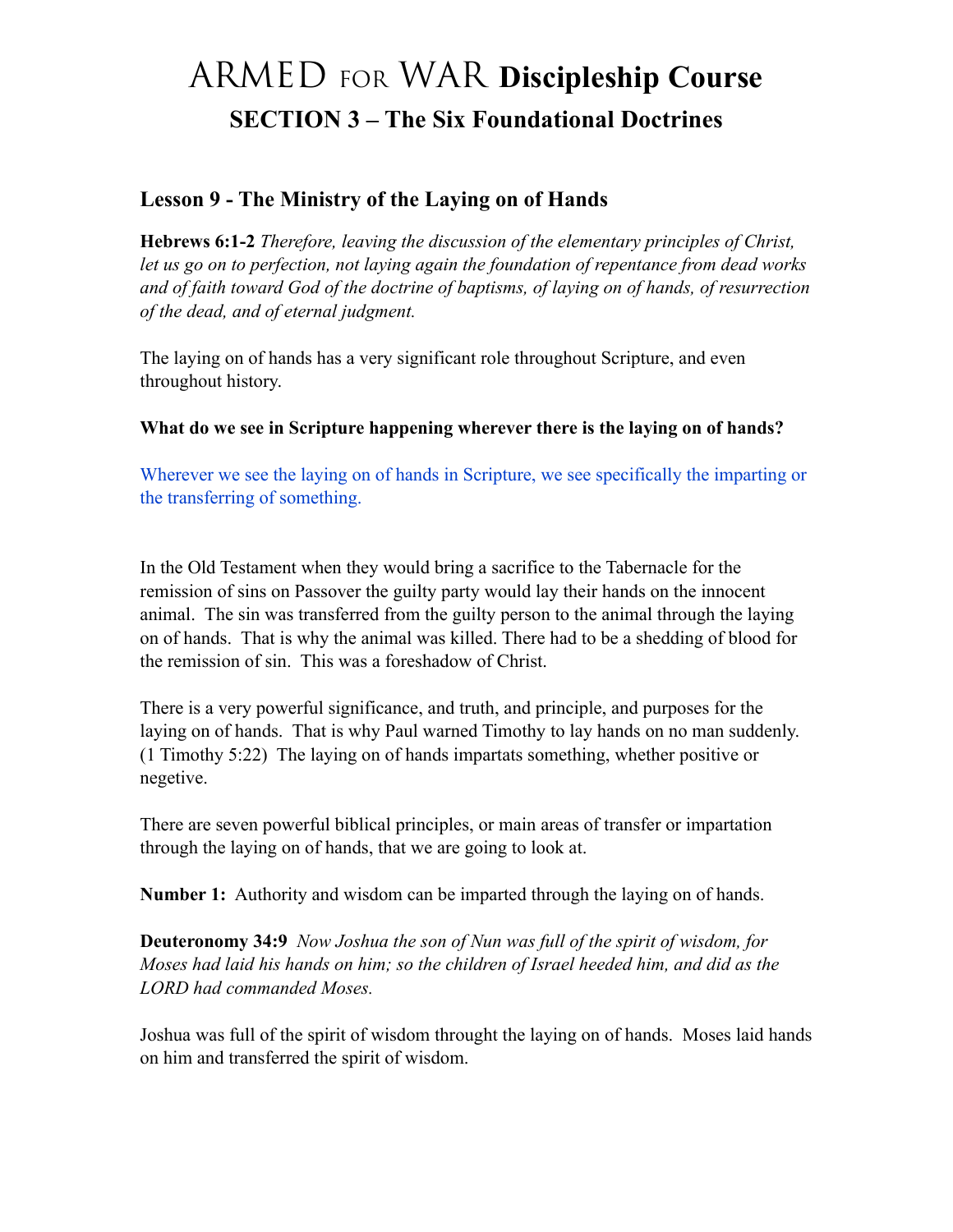**Ephesians 1:17** (Paul speaking) *that the God of our Lord Jesus Christ, the Father of glory, may give to you the spirit of wisdom and revelation in the knowledge of Him.* 

The Bible says that if any of you lacks wisdom he should ask the Father, and God will show no partiality, but He will freely give. (James 1:5)

**Number 2:** Healing can be imparted through the laying on of hands.

**Luke 4:40** *When the sun was setting, all those who had any that were sick with various diseases brought them to Him; and He laid His hands on every one of them and healed them.*

Through the laying on of hands, health and healing is imparted. Don't you underestimate the power of healing through the laying on of hands.

**Mark 16:18** *they will take up serpents; and if they drink anything deadly, it will by no means hurt them; they will lay hands on the sick, and they will recover.*

Through the laying on of hands the supernatural power of health and healing that's flowing through the one individual can be imparted to another individual. Health and healing can be imparted through the laying on of hands.

**Number 3:** Life itself can be imparted through the laying on of hands.

**2 Kings 4:34** *And he went up and lay on the child, and put his mouth on his mouth, his eyes on his eyes, and his hands on his hands; and he stretched himself out on the child, and the flesh of the child became warm.*

Elijah laid his hands upon the child's hands and with this there was an impartation of life from the prophet to the child.

**Number 4:** A spiritual gift can be imparted through the laying on of hands.

**1 Timothy 4:14** *Do not neglect the gift that is in you, which was given to you by prophecy with the laying on of the hands of the eldership.* 

**2 Timothy 1:6** *Therefore I remind you to stir up the gift of God which is in you through the laying on of my hands.* 

A spiritual gift was imparted to Timothy through the laying on of hands. No wonder Paul said don't do this suddenly. This is a sacred, holy, powerful experience. Not something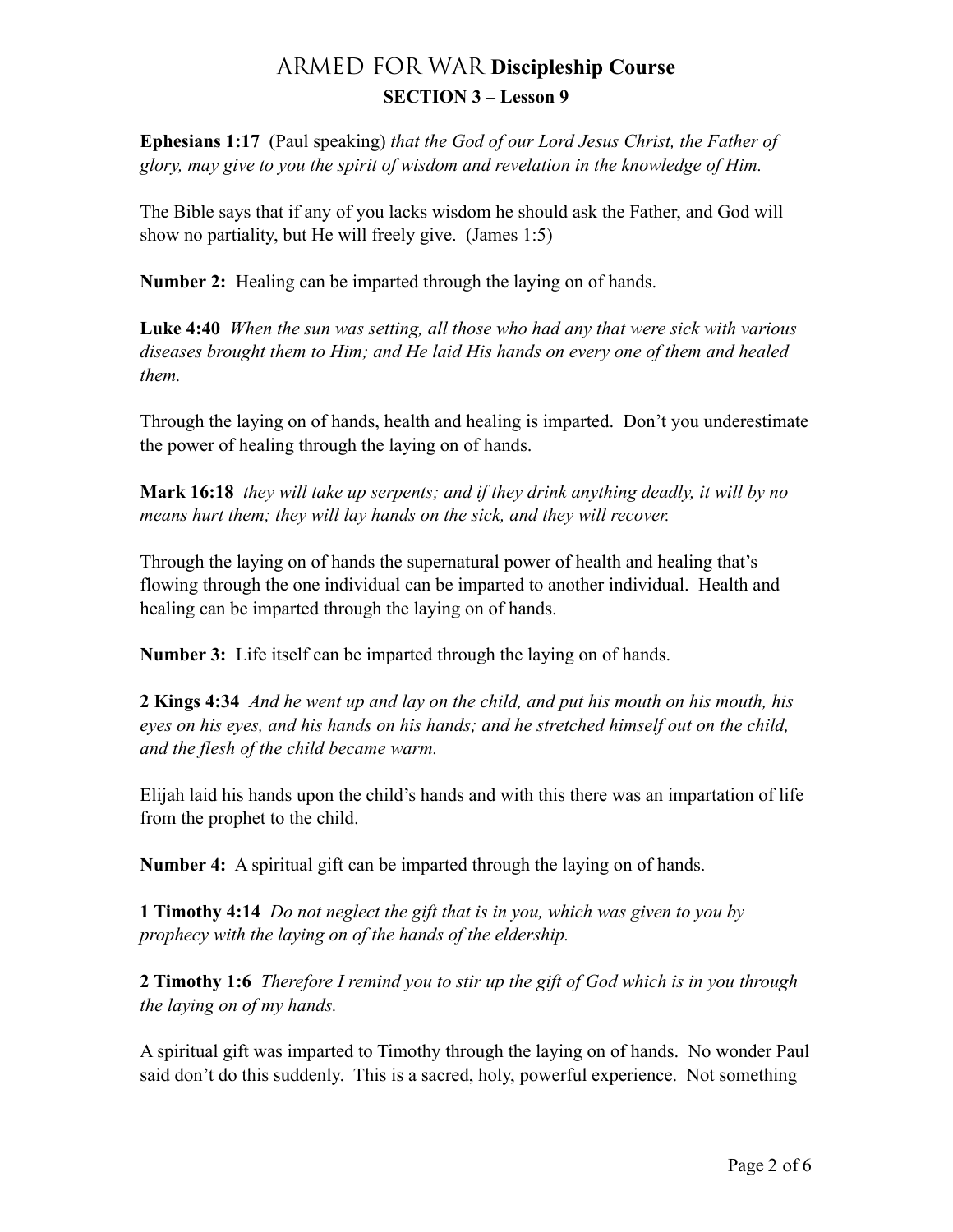to be done glibly, but something to be done with submission before God; with a sensitivity to the Holy Spirit; with utmost seriousness.

**Number 5:** We can receive the baptism of the Holy Ghost with a transference of power through the laying on of hands.

**Acts 8:17** *Then they laid hands on them, and they received the Holy Spirit.* 

**Number 6:** We can be commissioned through the laying on of hands.

**Acts 6:6-7** *whom they set before the apostles; and when they had prayed, they laid hands on them. Then the word of God spread, and the number of the disciples multiplied greatly in Jerusalem, and a great many of the priests were obedient to the faith.* 

There was a dispute going on that the widows were not being taken care of and they went to the apostles with this problem. So the apostles got together and prayed, and as they prayed they asked God and looked for the men that were full of the Holy Ghost and full of wisdom to meet the ministry need. They prayed and sought God, and God gave them six names. They called these men full of wisdom, full of the Holy Ghost to wait on tables for a bunch of widows. That was their great ministry. They needed to be full of wisdom and full of the Holy Ghost to wait on tables for a group of widows.

It is interesting here that none of them argued. They simply heeded the Word. The apostles had prayed and said God has spoke to us and they received the calling. The apostles laid hands on them, and they were commissioned.

As they put food on the tables for widows, miracles started breaking out. Healings started breaking out and Steven had the privilege and the honor of becoming the first martyr in the church. He would never have become the first martyr of the church had he not done this menial task, this insignificant task, had he not been given the power to do it. And the Bible talks about him doing the miracles and the miracles are what got him stoned. But if he wasn't out there serving the widows it never would have happened. He never would have had the honor of being the first martyr in the church.

#### *There is a power to being one who was sent and not one who just went.*

We live in such an independent society today that we just all want to do our own thing. A pastor says, "God spoke to me the church is to go into a fast" and I'm telling you most of the people said, "Well, I just don't know. God didn't call me to go on a fast. God hasn't lead me to go on a fast." I don't know if you needed to be lead. You just got told.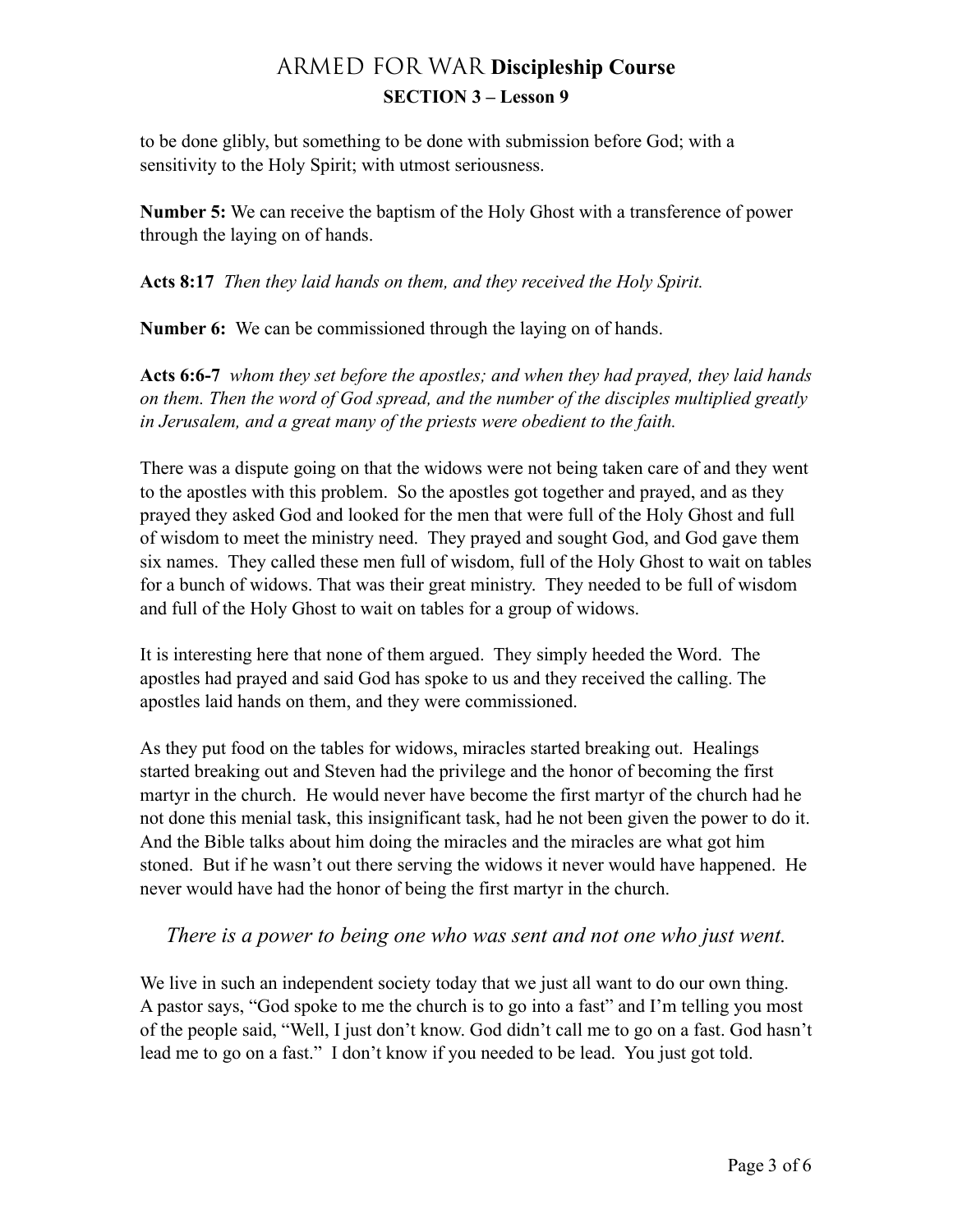In the Old Testament, when the king called for a fast, even the animals fasted. There is a power to being one that is sent and not one who just went. Through the laying on of hands they were sent to do the work that God had called them to do. They were empowered to do it, and because they went and did without arguing, without debating, they had an impartation that came on them.

Steven was able to take on the greatest of all honors to be the first martyr because he did what God commissioned him to do. Not directly. We have no evidence that God ever spoke to Steven to do it. But because he trusted God to speak to his leaders, when his leaders said God he received the impartation and walked in the power.

#### **When you are sent, whose authority and power do you walk in?**

When you become one that is sent instead of one that just went, you don't walk in just your power and authority but in the power and authority of the one who sent you.

Now I know that you can get wrong people with wrong motives that will utilize this teaching and use it to take advantage of people. The true apostles will not take advantage of people. The true apostles will pray. And sometimes you may not think you are overqualified for it, you may think you are underqualified for it. You have to understand that the true servants of God commission you to do something and lay hands on you and impart you to do something, when you go out and do it you are no longer walking in just your power. You are no longer walking under your authority.

**Number 7:** Through the laying on of hands comes the transfer of blessing.

**Genesis 48:14-20** *Then Israel stretched out his right hand and laid it on Ephraim's head, who was the younger, and his left hand on Manasseh's head, guiding his hands knowingly, for Manasseh was the firstborn. And he blessed Joseph, and said: "God, before whom my fathers Abraham and Isaac walked, The God who has fed me all my life long to this day, The Angel who has redeemed me from all evil, Bless the lads; Let my name be named upon them, And the name of my fathers Abraham and Isaac; And let them grow into a multitude in the midst of the earth." Now when Joseph saw that his father laid his right hand on the head of Ephraim, it displeased him; so he took hold of his father's hand to remove it from Ephraim's head to Manasseh's head. And Joseph said to his father, "Not so, my father, for this one is the firstborn; put your right hand on his head." But his father refused and said, "I know, my son, I know. He also shall become a people, and he also shall be great; but truly his younger brother shall be greater than he, and his descendants shall become a multitude of nations." So he blessed them that day, saying, "By you Israel will bless, saying, 'May God make you as Ephraim and as Manasseh!'" And thus he set Ephraim before Manasseh.*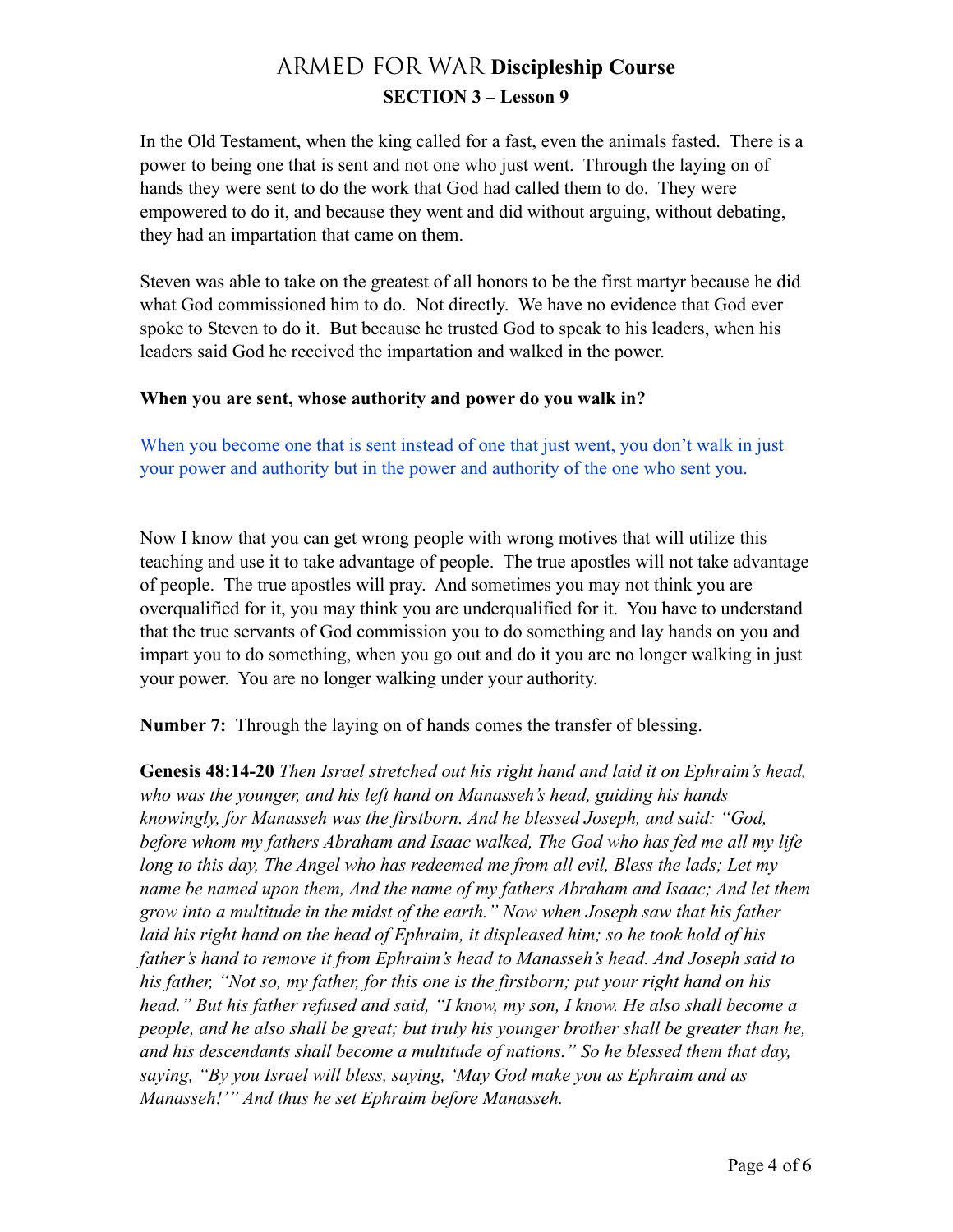All throughout Scripture they laid hands to impart the family blessing. God told Abraham, "I will bless thee and make your name great, and thou shall be a blessing. And all the nations of the earth shall be blessed before thee, and receive impartation from generation to generation, by the laying on of hands, Abraham to Isaac, Isaac to Jacob." (paraphrasing Genesis 12:2-3)

When Isaac blessed Jacob, remember they got switched around and Isaac released the blessing through the laying on of hands, and when he released the blessing of the first born it was transferred. Nothing they could do about it. It was done. The power of the blessing through the laying on of hands. (Genesis 27)

I want to speak this to every father out there. It's time the fathers begin to understand the power of the transfer of blessing. It's time for you to begin to lay hands on your children and begin to bless them. Begin to speak and release the blessing upon them. There is a power in the blessing.

The blessing is not fame, the blessing is the power to prosper. The blessing is the supernatural power to prosper.

**Genesis 1:28** *Then God blessed them, and God said to them, "Be fruitful and multiply; fill the earth and subdue it; have dominion over the fish of the sea, over the birds of the air, and over every living thing that moves on the earth."*

He released the blessing on them and the thing that Adam and Eve lost in the garden was the blessing; the power to prosper. It is the one thing God has been trying to get back to us ever since. That's why he called Abraham to begin the process of the restoration to bring the lineage, to bring Jesus to pass. God told Abraham He would bless him and all the nations of the earth would be blessed through him. God wanted to restore the blessing, the power to prosper that Adam and Eve lost in the garden back to the earth because man must have His blessing in order to fulfill His destiny.

Same chapter when He said let there be light and there was light; let there be land and there was land, let there be separation between the sky and the sea, let there be animals, let there be, let there be, let there be. And then He turned to Adam and Eve and said be fruitful, multiply, fill the earth, subdue it, have dominion over it.

Don't take the laying on of hands and the impartation lightly. It is a sacred holy ministry. You that are laying on of hands, you should take it seriously before God. You who are receiving it, you also need to take it that way, receive before God.